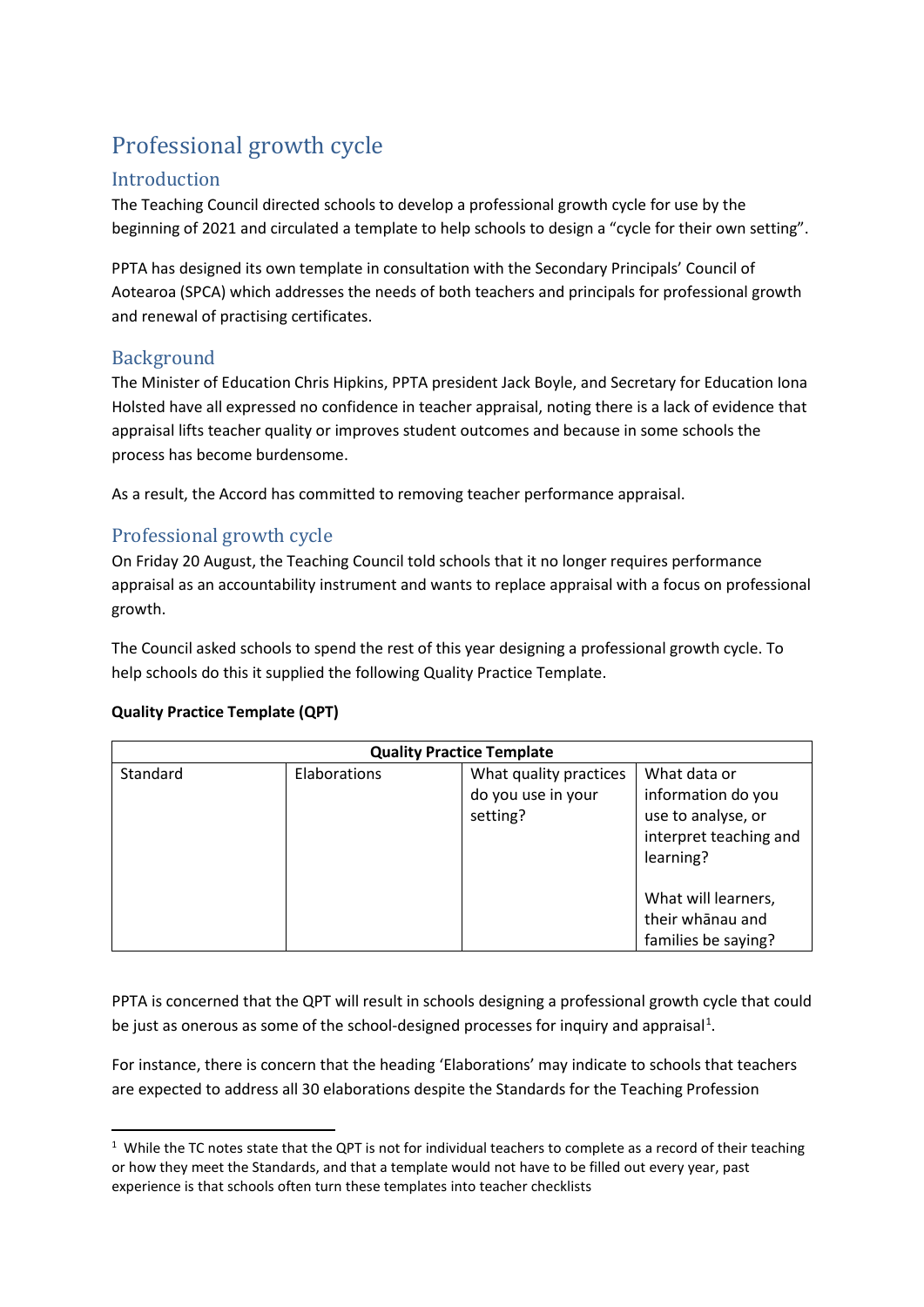(Standards) document stating "it is not expected that teachers would need to identify evidence of individual elaborations"<sup>[2](#page-1-0)</sup>. We are also concerned that the question about the analysis and interpretation of data will lead to schools requiring an inquiry. An inquiry is but one way to engage in professional learning. The PPTA view is that inquiry should only be undertaken if

- teachers are given time,
- teachers have, or receive, tertiary level training in inquiry methodology, and
- it is voluntary.

Many teachers do not value inquiry; it has not improved their student engagement and learning and has a high workload.

## PPTA template

## High trust model

For the above reasons PPTA is providing a professional growth template with an alternative approach to the Teaching Council QPT. It is both high trust and will not add significantly to teacher workload. In addition, we do not believe that 2,500 schools (plus ECE centres) should all duplicate the same task.

The Tomorrow's Schools review found that NZ is plagued with a low trust education system - lots of rules from the centre, compliance requirements, monitoring and high workloads<sup>[3](#page-1-1)</sup>. The legislation (now removed) requiring the Teaching Council to check up that schools are doing appraisal properly is a prime example.

The government is committed to building a high trust system. This needs to start at the school level.

### Mana enhancing process

The professional growth cycle should be mana enhancing, where a teacher's personal rangatiratanga (self-determination of thinking and actions) is respected and encouraged. We want schools to value, encourage and support teachers to act as professionals making choices to improve their practice.

### Tuakana-teina

The PPTA model takes inspiration from the tuakana–teina relationship, an integral part of traditional Māori society; a knowledgeable colleague (tuakana, a brother, sister or cousin in Māori tradition) helps and guides a less experienced colleague (teina, originally a younger sibling or cousin of the same gender) in growing their knowledge of teaching and learning.

The tuakana–teina relationship also recognises the value of ako, where the expert/less experienced roles may be reversed at any time, as expressed in the whakatauki

Mā te tuakana te teina e tōtika, Mā te teina te tuakana e tōtika (The older will lead the younger and the younger will lead the older)

What does rangatiratanga mean in this setting? It starts with the assumption that a teacher is competent and doing a good job. This enables a teacher to focus on their students rather than spend time collecting evidence to prove they are competent.

<span id="page-1-0"></span><sup>2</sup> Our code Our Standards, p.18

<span id="page-1-1"></span><sup>&</sup>lt;sup>3</sup> MoE (2019) Supporting all schools to succeed: Reform of the Tomorrow's Schools system, p10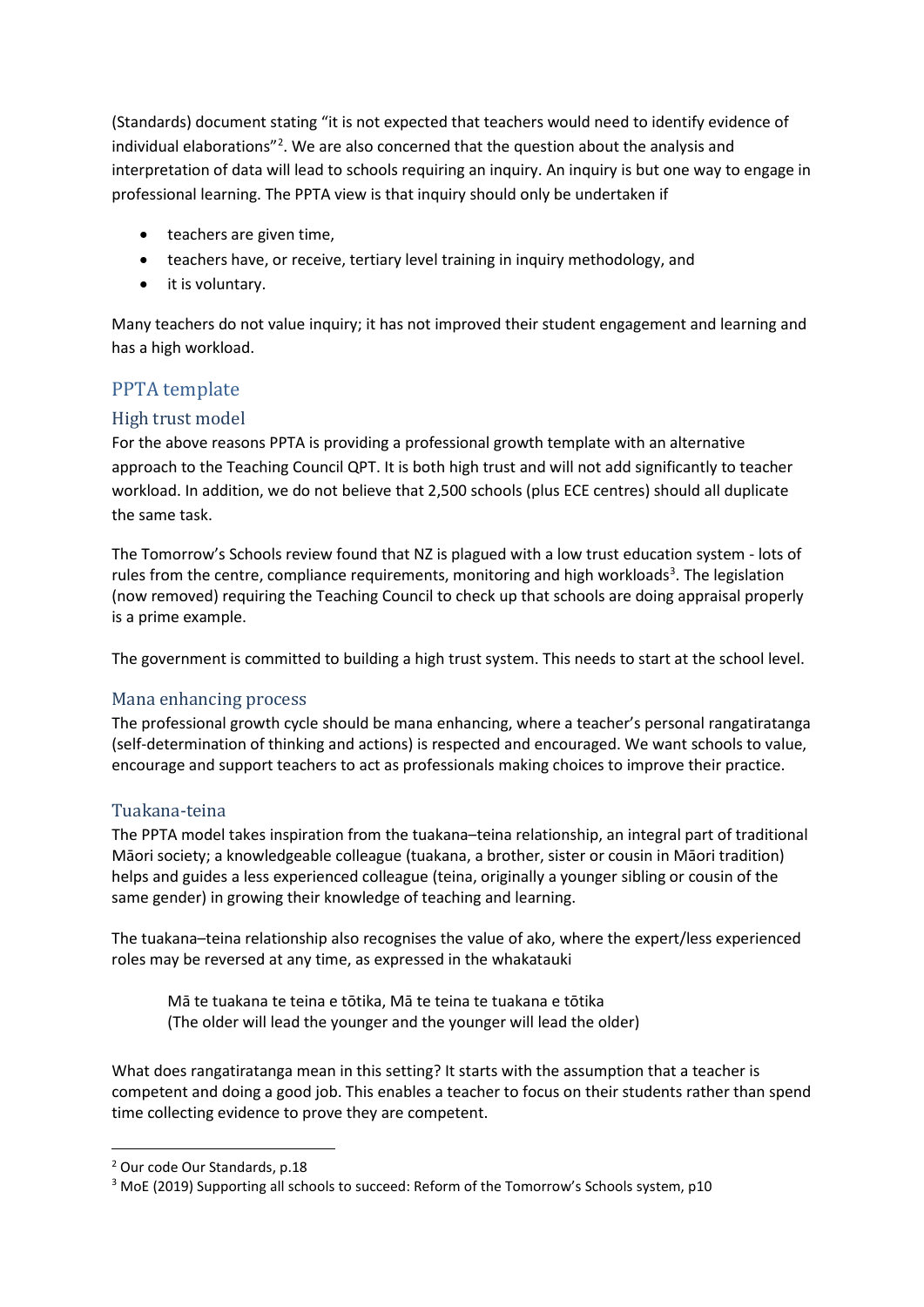While the PPTA process presents a process that maintains a teacher's personal rangatiratanga, it still enables the knowledgeable teacher (tuakana) to attest (or otherwise) that the less experienced teacher (teina) meets the Standards for the purpose of the annual renewal of their practising certificate.

#### Will the template identify teachers who are not competent?

No. The professional growth cycle assumes that teachers are professionals who wish to improve their practice. It is about encouraging teachers to reflect on their practice and providing opportunities to build on their existing knowledge and skills.

The question of a teacher's competency was rarely identified solely through the old appraisal system. It was instead identified through student or parent complaints, student voice, a pattern of examination results, and information from colleagues (teachers care about their students so will not sit by when a colleague needs additional support).

### Will this provide assurance for the annual renewal of practising certificates?

Yes. The evidence that teachers meet the Standards of the Teaching Profession is found in their classes, the day to day interactions with their students, their planning, while on duty, in departmental meetings, during form time and while doing extra-curricular activities. The advice that the Teaching Council gave in August 2019 about renewal of practising certificates was that principals should delegate this to teachers (tuakana) who are "familiar with the day to day work of the teacher". The robustness comes from this delegation.

Principals are required to facilitate a common understanding of the Standards and what meeting and using them looks like in their school.[4](#page-2-0)

If a principal is not confident that a tuakana has the skills and knowledge to make these professional judgements they may a) decide to negotiate with the teacher for an alternative tuakana or b) provide the tuakana with PLD on how to identity naturally occurring evidence of the Standards<sup>[5](#page-2-1)</sup>.

#### Concerns about individual performance

A small number of teachers may require more guidance and support and could potentially be subject to competency processes. However, a school's professional growth cycle should treat those cases as exceptions, not the rule. The flowchart (Appendix) shows how schools should address these concerns usually starting by providing additional support. In these cases, the school would be justified in requesting additional evidence of progress above what is required in the normal professional growth cycle.

If a teacher currently does not meet the Standards, Teaching Council advice is that the principal should discuss this with the teacher and provide support to enable improvement. If sufficient progress is not made they may commence formal performance management processes outlined in employment agreements<sup>[6](#page-2-2)</sup>.

<span id="page-2-0"></span><sup>4</sup> [Professional Growth Cycle for Teachers](https://teachingcouncil.nz/assets/Professional-Growth-Cycle/TC-Professional-Growth-Cycle-for-Teachers_Elements.pdf) – Element a.

<span id="page-2-1"></span><sup>5</sup> See *The Code of Professional Responsibility: Examples in Practice* and *Tātaiako p.11*

<span id="page-2-2"></span><sup>6</sup> Professional Growth Cycle for Teachers https://teachingcouncil.nz/sites/default/files/TC-

Professional%20Growth%20Cycle%20for%20Teachers\_Elements\_0.pdf